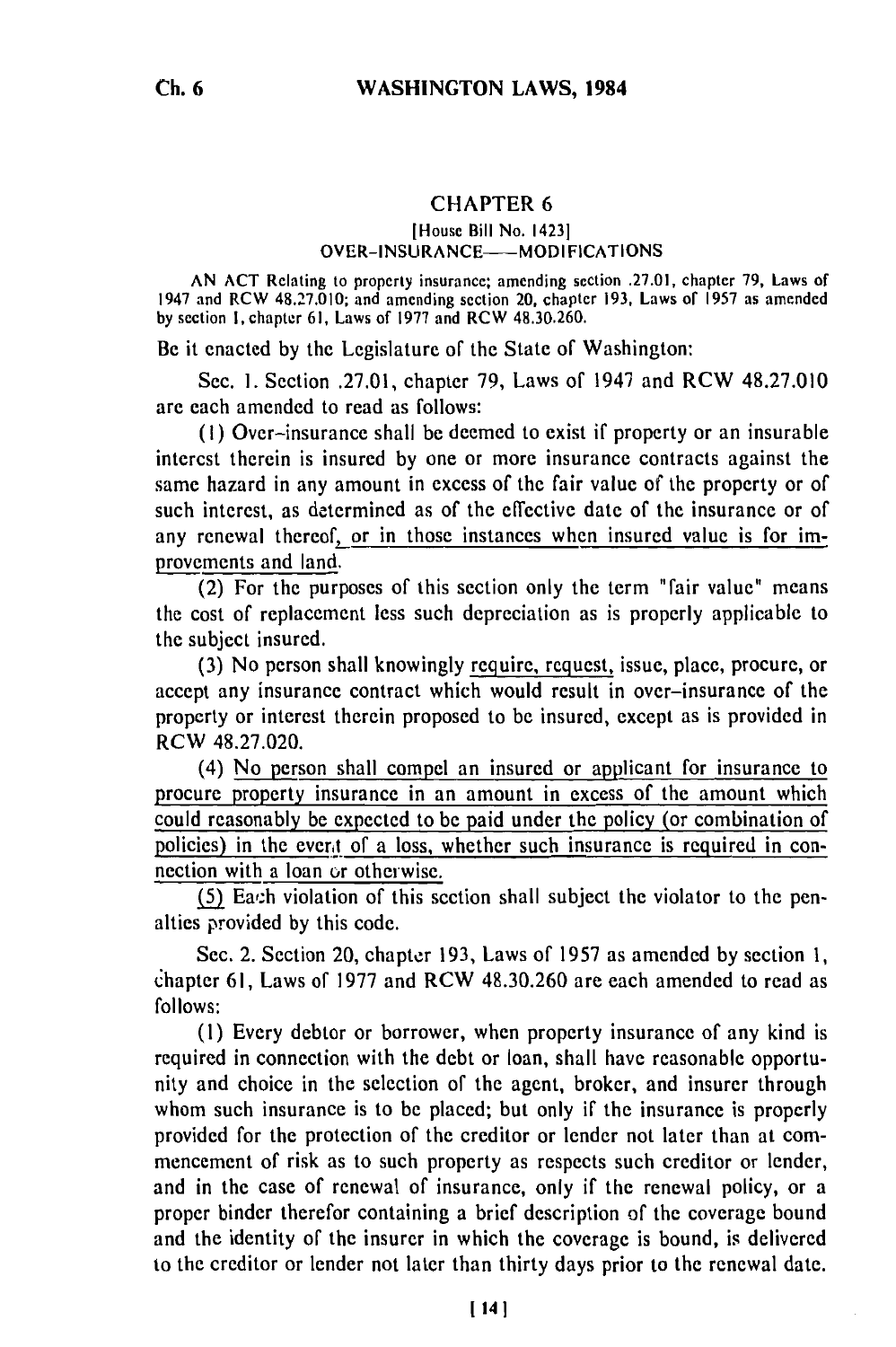(2) Every person who lends money or extends credit and who solicits insurance on real and personal property must explain to the borrower in prominently displayed writing that the insurance related to such loan or credit extension may be purchased from an insurer or agent of the borrower's choice, subject only to the lender's right to reject a given insurer or agent as provided in subsection **(3)(b)** of this section.

**(3)** No person who lends money or extends credit may:

(a) Solicit insurance for the protection of real property, after a person indicates interest in securing a real estate loan or credit extension, until such person has received a commitment from the lender as to a loan or credit extension;

(b) Unreasonably reject a contract of insurance furnished **by** the borrower for the protection of the property securing the credit or lien. **A** rejection shall not be deemed unreasonable if it is based on reasonable standards, uniformly applied, relating to the extent of coverage required and the **fi**nancial soundness and the services of an insurer. Such standards shall not discriminate against any particular type of insurer, nor shall such standards call for rejection of an insurance contract because the contract contains coverage in addition to that required in the credit transaction;

(c) Require that any borrower, mortgagor, purchaser, insurer, broker, or agent pay a separate charge, in connection with the handling of any contract of insurance required as security for a loan on real estatc, or pay a separate charge to substitute the insurance policy of one insurer for that of another. This subsection does not include the interest which may be charged on premium loans or premium advancements in accordance with the terms of the loan or credit document;

(d) Use or disclose, without the prior written consent of the borrower, mortgagor, or purchaser taken at a time other than the making of the loan or extension of credit, information relative to a contract of insurance which is required **by** the credit transaction, for the purpose of replacing such insurance;  $((\sigma r))$ 

**(c)** Require any procedures or conditions of duly licensed agents, brokers, or insurers not customarily required of those agents, brokers, or insurers affiliated or in any way connected with the person who lends money or extends credit; or

**(f)** Require property insurance in an amount in excess of the amount which could reasonably **be** expected to **be** paid under the policy, or combination of policies, in the event of a loss.

(4) Nothing contained in this section shall prevent a person who lends money or extends credit from placing insurance on real or personal property in the event the mortgagor, borrower, or purchaser has failed to provide required insurance in accordance with the terms of the loan or credit document.